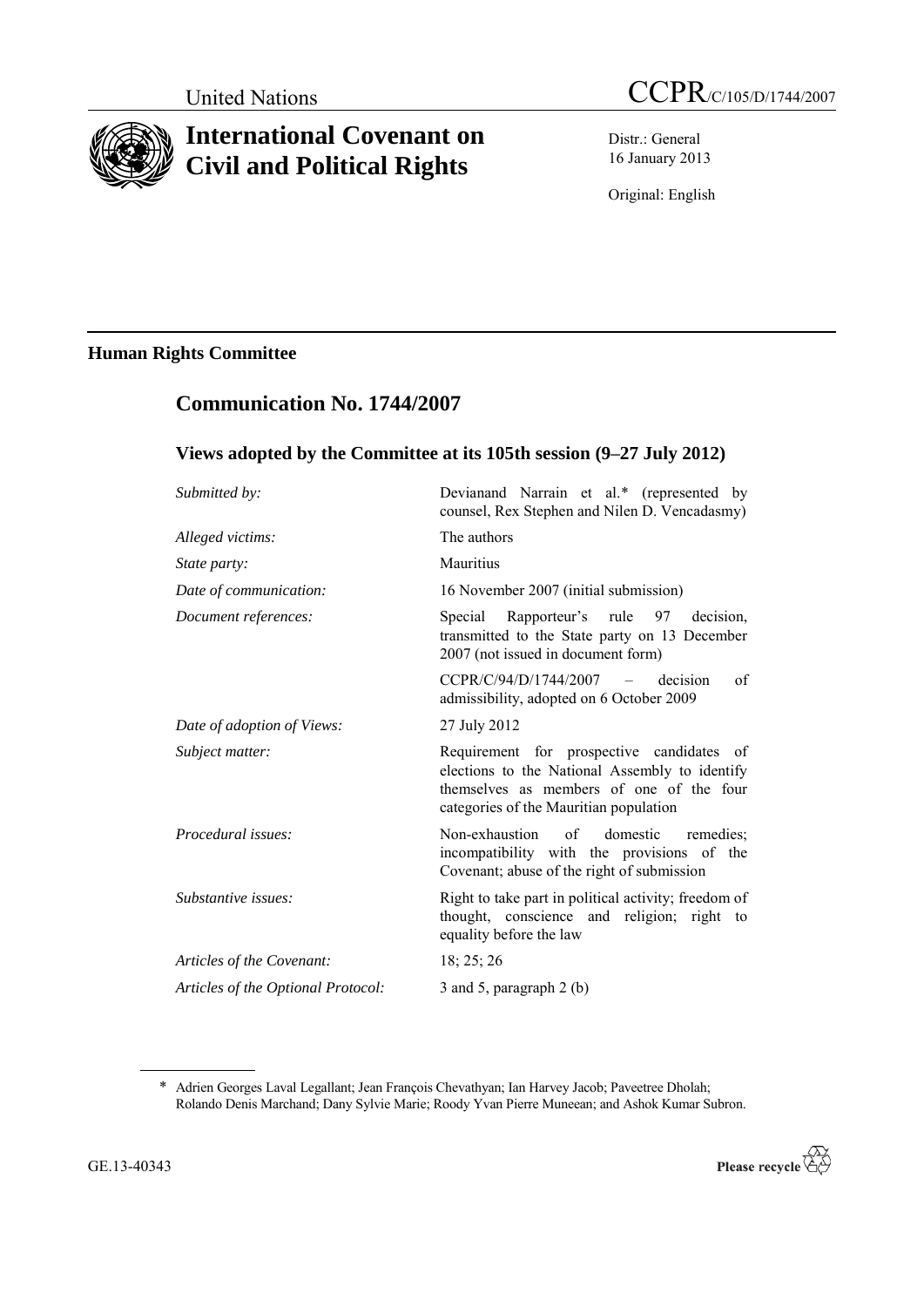### **Annex**

# **Views of the Human Rights Committee under article 5, paragraph 4, of the Optional Protocol to the International Covenant on Civil and Political Rights (105th session)**

concerning

### **Communication No. 1744/2007\*\***

| Submitted by:                   | Devianand Narrain et al. (represented by counsel,<br>Rex Stephen and Nilen D. Vencadasmy) |
|---------------------------------|-------------------------------------------------------------------------------------------|
| Alleged victims:                | The authors                                                                               |
| <i>State party:</i>             | <b>Mauritius</b>                                                                          |
| Date of communication:          | 16 November 2007 (initial submission)                                                     |
| Date of admissibility decision: | 6 October 2009                                                                            |
|                                 |                                                                                           |

*The Human Rights Committee*, established under article 28 of the International Covenant on Civil and Political Rights,

*Meeting* on 27 July 2012,

*Having concluded* its consideration of communication No. 1744/2007, submitted to the Human Rights Committee on behalf of Devianand Narrain et al. under the Optional Protocol to the International Covenant on Civil and Political Rights,

*Having taken into account* all written information made available to it by the authors of the communication and the State party,

*Adopts* the following:

### **Views under article 5, paragraph 4, of the Optional Protocol**

1.1 The authors of the present communication, dated 16 November 2007, are Devianand Narrain (born in 1960), Adrien Georges Laval Legallant (born in 1960), Jean François Chevathyan (born in 1960), Ian Harvey Jacob (born in 1975), Paveetree Dholah (born in 1959), Rolando Denis Marchand (born in 1966), Dany Sylvie Marie (born in 1973), Roody Yvan Pierre Muneean (born in 1985) and Ashok Kumar Subron (born in 1963). They are all Mauritian citizens and members of a political party called Rezistans ek Alternativ. The authors claim to be victims of a violation by the State party of articles 18, 25 and 26 of the Covenant. They are represented by counsel, Rex Stephen and Nilen D.Vencadasmy.

<sup>\*\*</sup> The following members of the Committee participated in the examination of the present communication: Mr. Yadh Ben Achour, Mr. Lazhari Bouzid, Ms. Christine Chanet, Mr. Cornelis Flinterman, Mr. Yuji Iwasawa, Mr. Walter Kälin, Ms. Zonke Zanele Majodina, Ms. Iulia Antoanella Motoc, Mr. Gerald L. Neuman, Mr. Michael O'Flaherty, Mr. Rafael Rivas Posada, Sir Nigel Rodley, Mr. Fabián Omar Salvioli, Mr. Marat Sarsembayev, Mr. Krister Thelin and Ms. Margo Waterval.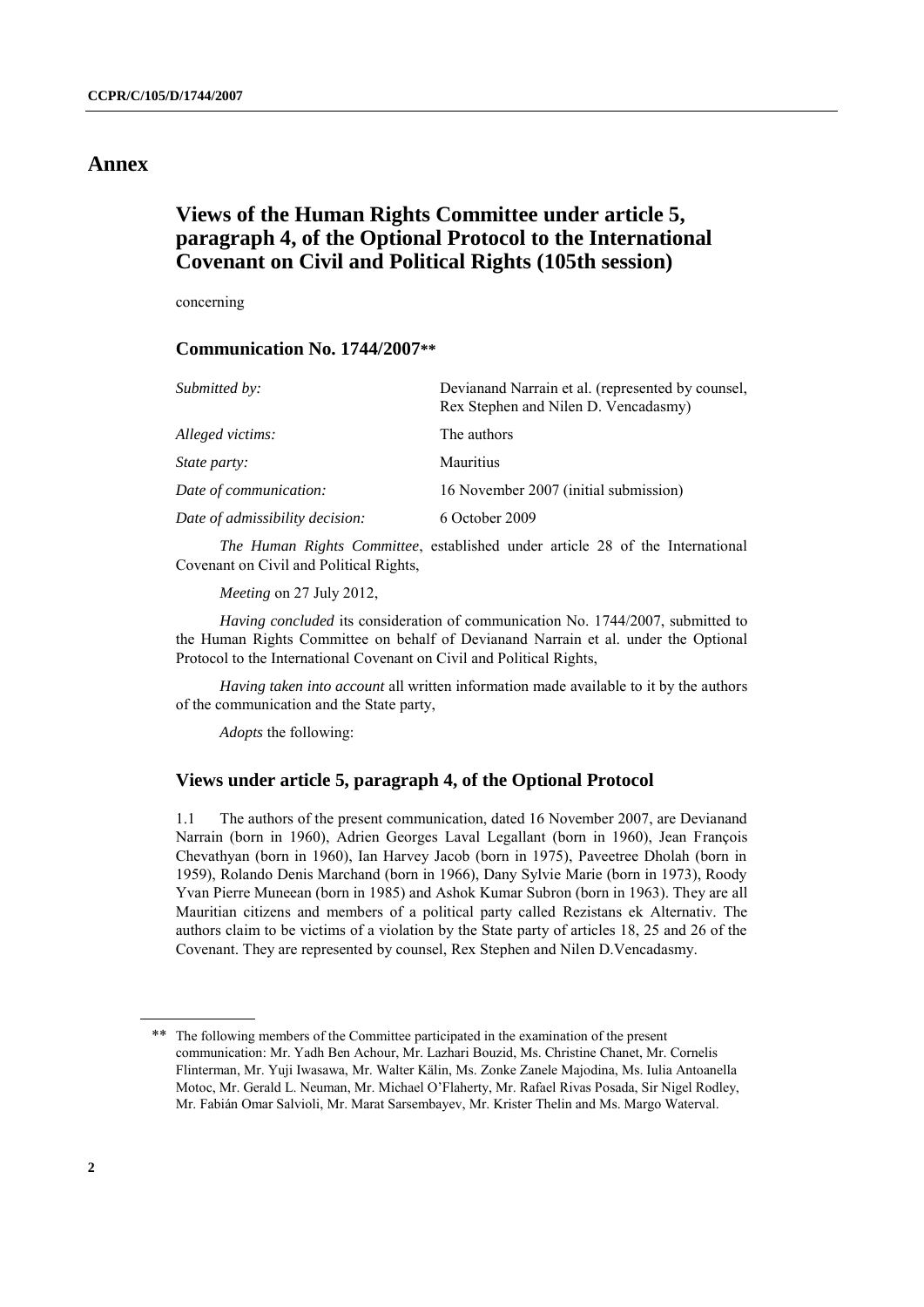1.2 On 6 October 2009, at its ninety-seventh session, the Committee declared the communication admissible insofar as it raised issues under articles 25 and 26 of the Covenant.

#### **The facts as presented by the authors**

2.1 The authors are members of a registered political party called Rezistans Ek Alternativ (Resistance and Alternative) and in that capacity they presented their candidacies for the general election to the National Assembly held on 3 July 2005.

2.2 On 30 May 2005, the authors submitted their nomination papers to the electoral authority of their constituencies. Their nomination papers were duly filled in, except for item 5 of part II, according to which they were requested to declare to which one of the four communities of the Mauritian population they belonged to. The First Schedule to the Constitution establishes a four-fold categorization of the Mauritian population: Hindu; Muslim; Sino-Mauritian; or General Population, for those who do not appear, from their way of life, to belong to one of the three communities.<sup>1</sup>

<span id="page-2-0"></span>2.3 The Constitution of the State party provides that the Assembly shall consist of 70 members.<sup>2</sup> The First Schedule to the Constitution, in paragraph 3(1), creates an obligation on every candidate in any general election to declare "in such manner as may be prescribed which community he belongs to and that community shall be stated in a published notice of his nomination". Moreover, paragraph 5 of the First Schedule to the Constitution holds that eight seats will be allocated under the "Best Loser System". These eight seats will be distributed among the most successful candidate belonging to the appropriate community, as well as the most successful political party.<sup>3</sup> Regulation 12, paragraphs 4 and 5, of the

<sup>1</sup> Paragraph 3 (4) of the First Schedule to the Constitution reads as follows: "For the purposes of this Schedule, the population of Mauritius shall be regarded as including a Hindu community, a Muslim community and Sino-Mauritian community; and every person who does not appear, from his way of life, to belong to one or other of those 3 communities shall be regarded as belonging to the General Population, which shall itself be regarded as a fourth community."

<sup>&</sup>lt;sup>2</sup> According to the First Schedule to the Constitution, the 70 members of the National Assembly are elected as follows: (a) 62 members are returned on the basis of the principle of "first past the post" (20 constituencies returning three members each and one constituency in the autonomous region of the Island of Rodrigues returning two members); and (b) the remaining eight members are seats allocated under a mechanism known as the Best Loser System.

<sup>3</sup> Paragraph 5 (3-4) of the First Schedule to the Constitution reads as follows: "(3) The first 4 of the 8 seats shall so far as is possible each be allocated to the most successful unreturned candidate, if any, who is a member of a party and who belongs to the appropriate community, regardless of which party he belongs to. (4) When the first 4 seats (or as many as possible of those seats) have been allocated, the number of such seats that have been allocated to persons who belong to parties, other than the most successful party, shall be ascertained and so far as is possible that number of seats out of the second 4 seats shall one by one be allocated to the most successful unreturned candidates (if any) belonging both to the most successful party and to the appropriate community or where there is no unreturned candidate of the appropriate community, to the most successful unreturned candidates belonging to the most successful party, irrespective of community." Paragraph 5 (8) of the First Schedule to the Constitution: "The appropriate community means, in relation to the allocation of any of the 8 seats, the community that has an unreturned candidate available (being a person of the appropriate party, where the seat is one of the second 4 seats) and that would have the highest number of persons (as determined by reference to the results of the published 1972 official census of the whole population of Mauritius) in relation to the number of the seats in the Assembly held immediately before the allocation of the seat by persons belonging to that community (whether as members elected to represent constituencies or otherwise), where the seat was also held by a person belonging to that community: Provided that, if in relation to the allocation of any seat, 2 or more communities have the same number of persons as aforesaid preference shall be given to the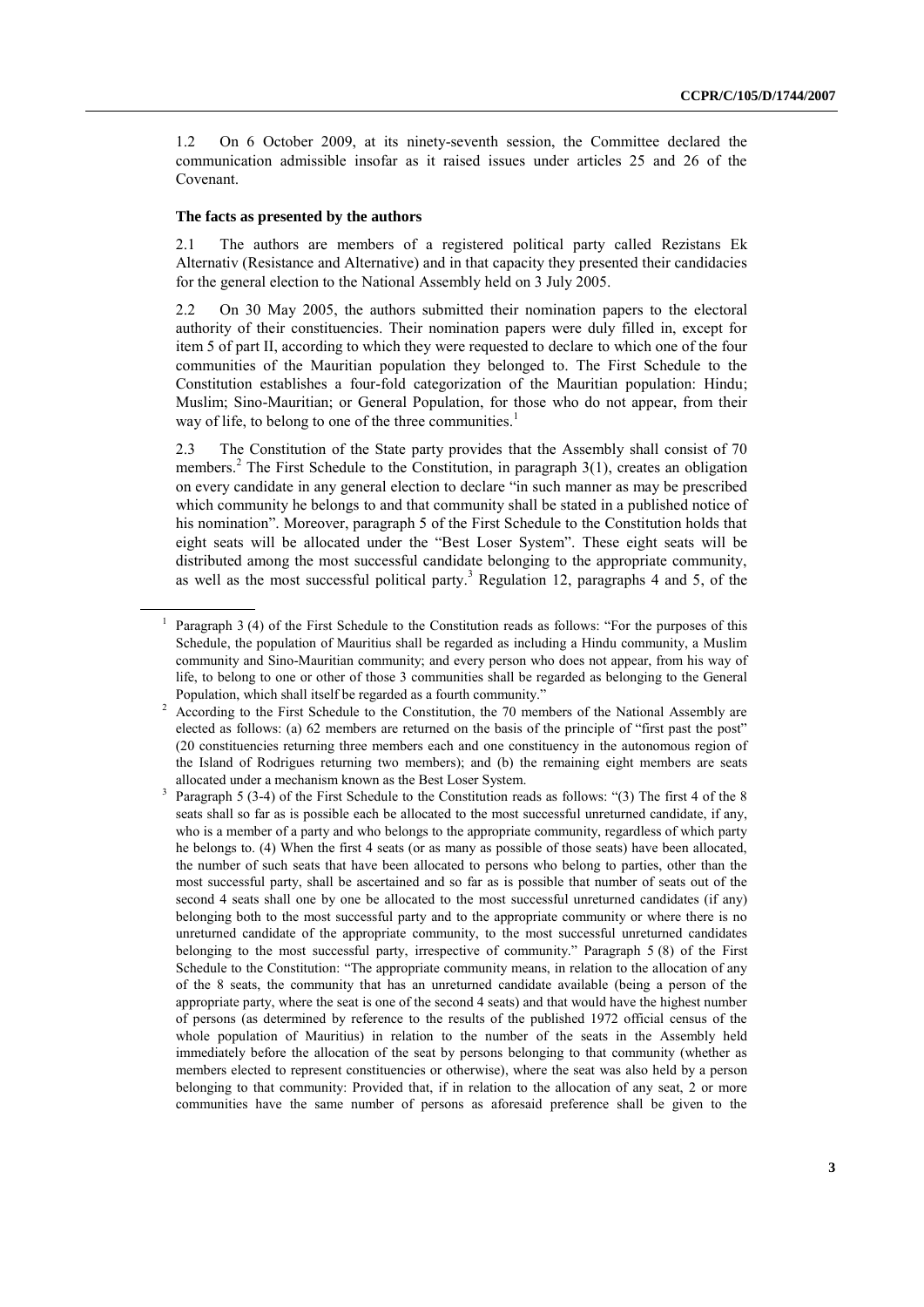National Assembly Election Regulations 1968 provides that every candidate of a general election must make and subscribe to, in his nomination paper, inter alia, a declaration "as to which of the Hindu, Muslim, Sino-Mauritian or General Population he belongs", and that in the event such a declaration is not made the nomination shall be deemed to be invalid.

2.4 In their nomination papers, the authors did not make the required declaration. They claim that they were, have always been, and still are, unable to categorize themselves in the prescribed compartments, i.e. as belonging either to the Hindu, Muslim, Sino-Mauritian or General Population community. They further claim that they were and still are unaware of the criteria "way of life", as suggested by the First Schedule to the Constitution, that would qualify them to be or not to be of the Hindu, Muslim or Sino-Mauritian community. They remain consequently unable to decide whether they could classify themselves in the residual community called General Population, the more so that they were equally unaware of the criteria "way of life" that would qualify them to be or not to be in the General Population community. The authors add that since the population census of 1972, the fourfold categorization of the population has no longer been used for censuses.

2.5 On 30 May 2005, the authors' nominations and candidatures were declared invalid on the ground of their failure to comply with regulation 12, paragraph 5, of the National Assembly Elections Regulations 1968.

2.6 On 10 June 2005, the Supreme Court ordered the electoral authorities to insert the authors' names on the list of eligible candidates. The Supreme Court decided that regulation 12, paragraph 5, of the National Assembly Elections Regulations 1968 is repugnant to Section 1 of the Constitution proclaiming that Mauritius is a democratic State. The Supreme Court further held that the right to stand as a candidate at general elections is so fundamental for the existence of a true democracy that it cannot be tampered with, and that regulation 12, paragraph 5, of the National Assembly Elections Regulations 1968 had been unlawfully enacted. As a result, the authors could stand as candidates at the general election on 3 July 2005. However, none of them was successfully returned or eligible to be considered under the Best Loser System.

2.7 In the light of the Supreme Court decision of 10 June 2005 in favour of the authors, the Electoral Supervisory Commission started proceedings before the Supreme Court asking for direction as to how to apply the provisions of paragraph 3 of the First Schedule to the Constitution to prospective candidates who fail to declare on their nomination paper which community they belong to. Counsel for the authors submitted an amicus curiae brief in these proceedings. On 10 November 2005, the Supreme Court ruled that there is a legal obligation for prospective candidates at general elections to declare on their nomination papers the communities to which they belong, failing which their nomination papers would be invalid.

2.8 The authors, who were not a party to the case, challenged the Supreme Court judgment of 10 November 2005 under a procedure known as *tierce opposition*. They claimed that this judgment infringed their constitutional rights. On 7 September 2006, the Supreme Court dismissed the authors' application for tierce opposition*.* It held that the tierce opposition procedure does not apply in constitutional matters, and that the authors had not shown that they suffered real prejudice, actual or potential. It also noted that the authors could file an application for special leave to the Judicial Committee of the Privy Council against the Supreme Court's determination in the 10 November 2005 ruling. On 25 September 2006, the authors sought from the Supreme Court leave to appeal to the Judicial

community with an unreturned candidate who was more successful that the unreturned candidates of the other community or communities (that candidate and those other candidates being persons of the appropriate party, where the seat is one of the second 4 seats)."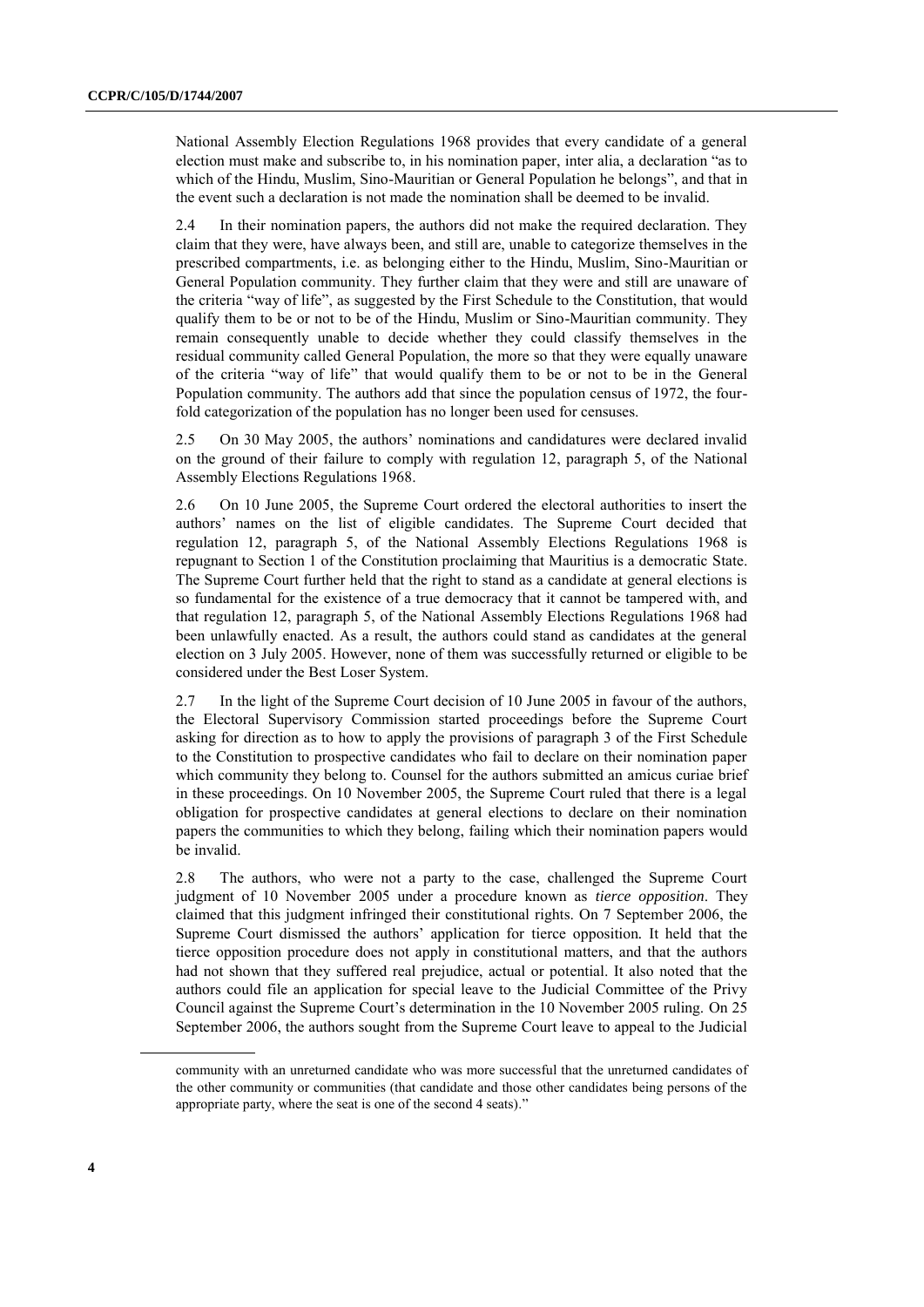Committee of the Privy Council. On 14 March 2007, the Supreme Court refused to grant leave to appeal, under section 81, paragraphs 1 (a) and 2 (a), of the Constitution, holding that the judgment of 7 September 2006 did not concern the interpretation of any provisions of the Constitution. It recalled that the applicants, in order to make an application by way of tierce opposition had to do so by an *action principale*, i.e. a plaint with summons, and had to show that they had suffered prejudice, actual or potential.

#### **The complaint**

3.1 The authors claim that regulation 12, paragraph 5, of the National Assembly Elections Regulations 1968, to the extent that it invalidates the nomination of a candidate to a general election who does not declare to which of the Hindu, Muslim, Sino-Mauritian or General Population communities he allegedly belongs, violates article 25 of the Covenant. They add that paragraph 3 (1) of the First Schedule to the Constitution, in imposing an obligation on a candidate to a general election to declare the "community" he is supposed to belong to as interpreted by the Supreme Court, also violates article 25. The authors submit that regulation 12, paragraph 5, of the National Assembly Elections Regulations 1968 and paragraph 3 (1) of the First Schedule to the Constitution, individually or cumulatively, violate article 25, inasmuch as they create objectively unreasonable and unjustifiable restrictions on their right to stand as candidates and be elected at general elections to the National Assembly.

3.2 The authors maintain that the criterion of a person's way of life, which is the basis of the four-fold classification of the State party's population, is not only vague and undetermined but is also totally unacceptable in a democratic political system. It cannot form the basis of a sanction, which leads to curtailing the authors' rights under article 25. Compelling citizens to declare themselves as belonging to a specific community could lead to dangerous dynamics. They further maintain that the absence of categorization of candidates does not affect the operation of the Best Loser System, for which it was designed, as the only consequence for a candidate without categorization would be to lose his entitlement to be returned under that system.

3.3 The authors argue that by sanctioning persons who are unable or unwilling to categorize themselves on the basis of an arbitrary criterion, such as a person's way of life, the law unjustifiably discriminates against them. They maintain that this would amount to a violation of article 26 of the Covenant.

3.4 The authors claim that the compulsory classification requested by the State party for purposes of elections to the National Assembly deprives them, in violation of article 18 of the Covenant, of their right to freedom of thought, conscience and religion.

#### **State party's observations on admissibility**

4.1 On 22 April 2008, the State party requested that the admissibility of the communication be considered separately from the merits. It recalls that the authors were not prevented from standing as candidates for the general elections of June 2005. It considers that the communication should be declared inadmissible for the authors' failure to exhaust all domestic remedies, for incompatibility with the provisions of the Covenant and for abuse of the right of submission.

4.2 The State party submits that the authors failed to exhaust domestic remedies, as they did not apply to the Supreme Court under section 17 of the Constitution, available for any person alleging that his fundamental rights or freedoms have been contravened. The State party explains that a Supreme Court decision under section 17 of the Constitution can thereafter be appealed to the Judicial Committee of the Privy Council. The State party recalls that the authors' application by way of tierce opposition failed because this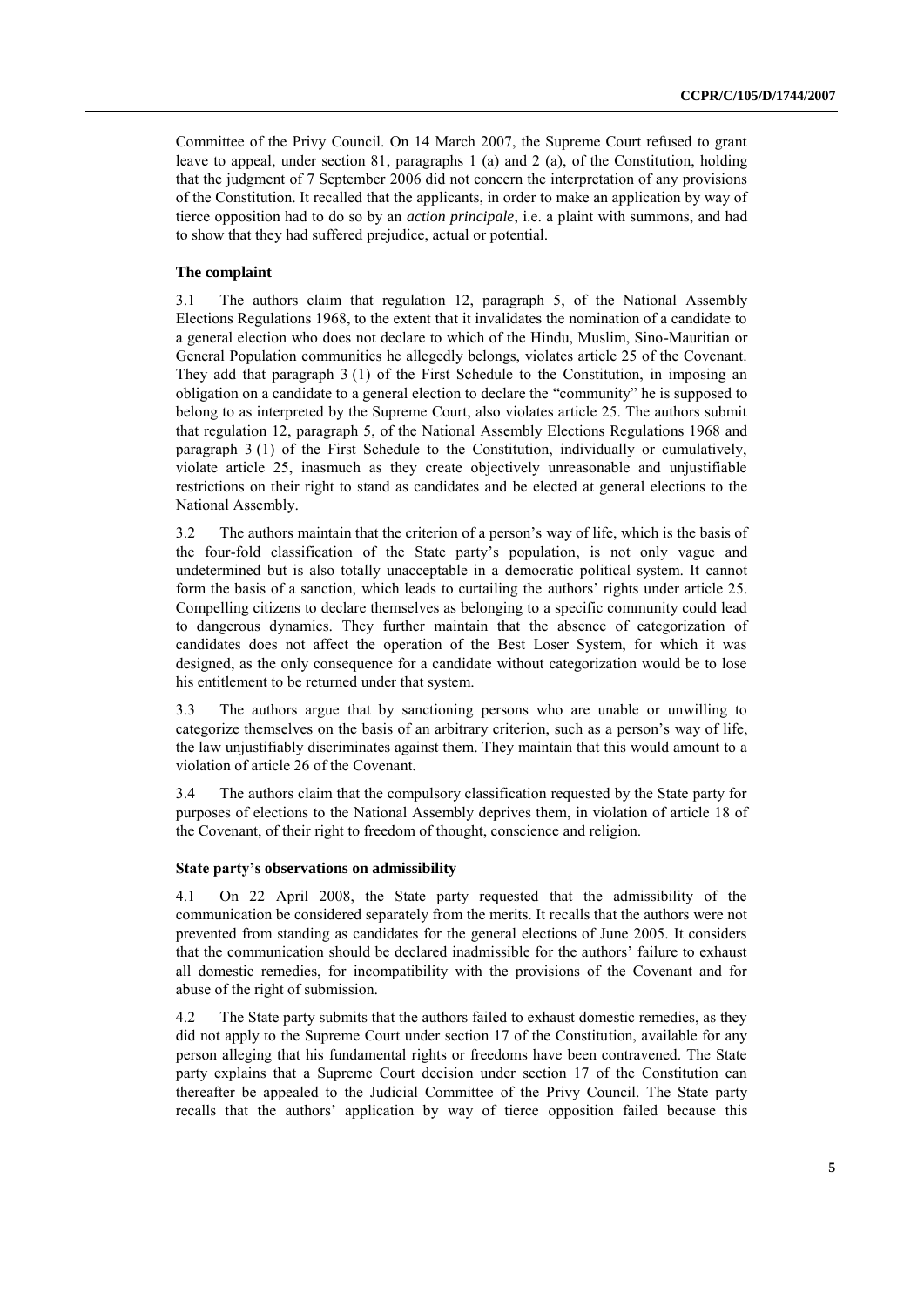procedure does not apply in constitutional matters and the authors failed to show that they suffered any real prejudice, actual or potential. It further recalls that the authors' application to seek leave to appeal to the Judicial Committee of the Privy Council was dismissed on the same grounds.

4.3 The State party contends that the communication is incompatible with the provisions of the Covenant. It explains the rationale behind the complex election system, which is to guarantee the representation of all ethnic communities. Therefore, it believes that what is being sought in the present communication is itself incompatible with the provisions of the Covenant, since, in view of the multi-ethnic and multi-religious composition of the State party's population, the abolishment of the requirement for a prospective candidate to declare the community to which he belongs to could in fact result in discrimination on the grounds of race, religion, national or social origin. It also notes that the current election system is being reviewed by the Government. The Prime Minister has stated that he considers the Best Loser System to have outlived its usefulness, even though it has served well.

4.4 The State party argues that the communication amounts to an abuse of the right of submission. It recalls that the authors could stand as candidates at the general election in 2005 and were thus not denied that right. Moreover, they are not candidates for any pending election, i.e. there is no live issue before the Committee now.

#### **Authors' comments on the State party's observations on admissibility**

5.1 On 19 June 2008, the authors contested the State party's observation on their failure to exhaust domestic remedies and underlined that an application under section 17 of the Constitution would have been futile. As the Committee concluded in *Gobin v. Mauritius*, in the absence of the incorporation of the provisions of the Covenant into national law, the domestic courts do not have the power to review the Constitution to ensure its compatibility with the Covenant.<sup>4</sup> The authors further underline that the Supreme Court, in its rejection of the authors' application for leave to appeal to the Judicial Committee of the Privy Council, itself held that the judgement did not concern the interpretation of any provisions of the Constitution.

<span id="page-5-0"></span>5.2 The authors maintain that the State party implicitly admits to the inherent flaws and defects of the Best Loser System it seeks to defend. They argue that the Best Loser System does not afford fair and adequate representation, as the allocation of the eight additional seats in the National Assembly is based on census figures of 1972 and no longer reflects reality. They add that the imposition of classification for prospective candidates imposes an unreasonable restriction on them. <sup>5</sup> The criterion which forms the basis of the classification is "way of life", which is not defined by the Constitution or by law. It is vague, amorphous and cannot constitute the basis for determining the eligibility of a prospective candidate.<sup>6</sup>

<sup>4</sup> Communication No. 787/1997, *Gobin* v. *Mauritius*, decision of inadmissibility adopted on 16 July 2001, para. 6.2.

<sup>5</sup> See general comment No. 25 (1996) on the right to participate in public affairs, voting rights and the right of equal access to public service (*Official Records of the General Assembly, Fifty-first Session, Supplement No. 40*, vol. I (A/51/40 (Vol. I)), annex V), para. 4.

<sup>6</sup> See *Carrimkhan* v. *Tin How Lew Chin and ors* of 2000 (SCJ 264), in which a local court held that "way of life may depend on a series of factors – the way one dresses, the food one eats, the religion one practises, the music one listens to, the films one watches. … The issue further arises as to how the judge can determine the way of life of a citizen unless he becomes Big Brother in G. Orwell's novel *1984* and watches how a citizen leads his private life. One may also change one's way of life from one election to the other. Our attention was drawn to the fact that a way of life can also be dependent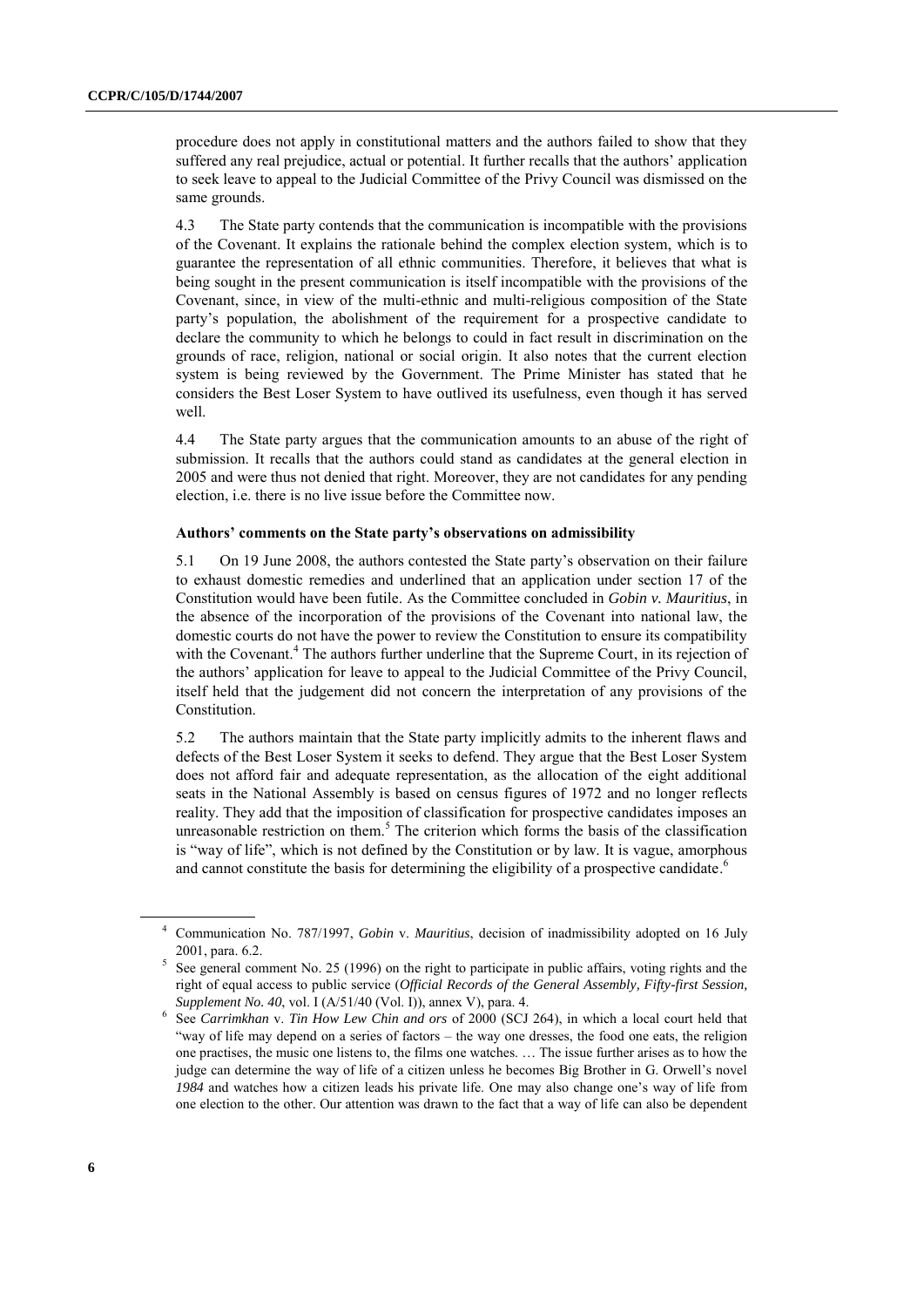5.3 The authors contest the State party's argument that their communication is an abuse of the right of submission, inasmuch as their right to stand in the general elections of June 2005 was derived from a court decision, which was subsequently overruled.

#### **Additional observations by the State party**

6. On 5 August 2008, the State party submitted that the communication *Gobin v. Mauritius*<sup>7</sup> is to be clearly distinguished from the present communication. In the present matter the authors allege violations of their fundamental rights pertaining to freedom of expression, religion, culture and conscience, which are guaranteed under sections 11 and 12 of the Constitution. The means for redress whenever fundamental rights are being or are likely to be contravened cannot be but by way of a claim under section 17 of the Constitution. Furthermore, following the refusal of leave to appeal to the Judicial Committee of the Privy Council in relation to the judgment of the Full Bench of the Supreme Court delivered on 7 September 2006, the authors did not avail themselves of a further remedy inasmuch as they did not apply for special leave to the Judicial Committee of the Privy Council as provided for under section 81, paragraph 5, of the Constitution.<sup>8</sup>

#### **Decision of the Committee on admissibility**

7.1 On 6 October 2009, at its ninety-seventh session, the Committee considered the admissibility of the present communication.

7.2 The Committee noted the State party's argument that the authors failed to exhaust domestic remedies, as they neither applied to the Supreme Court under section 17 of the Constitution, nor sought leave to appeal to the Judicial Committee of the Privy Council to address their claim pertaining to their freedom of thought, conscience and religion.

7.3 With regard to the authors' claim under article 18 of the Covenant, the Committee observed that the State party's Constitution contains a similar provision, and that claims alleging its violation can be raised before the Supreme Court and the Judicial Committee of the Privy Council, as noted by the State party. The Committee noted that the authors failed to lodge a constitutional complaint before the Supreme Court with regard to the alleged violation of their freedom of thought, conscience and religion, and concluded that the authors failed to exhaust domestic remedies to address their claim under article 18 of the Covenant. This claim is thus inadmissible under article 5, paragraph 2 (b), of the Optional Protocol.

7.4 With regard to the authors' claims under articles 25 and 26 of the Covenant, the Committee considered that in the light of the State party's Supreme Court decision of 10 November 2005 overruling its earlier decision in favour of the authors, of the constitutional provision about the division of the parliament seats according to affiliation to communities, and of the State party's Supreme Court view holding that only the legislative branch can amend the Constitution, the authors did not have further domestic remedies available. Accordingly, the Committee found that article 5, paragraph 2 (b), of the Optional Protocol did not preclude its examination of this part of the communication.

on class distinction, for a rich Hindu and a rich Sino-Mauritian may have a similar way of life, depending on their financial means, whereas a rich Hindu and a poor Hindu may lead altogether different ways of life."

<sup>7</sup> Footnot[e 4](#page-5-0) above.

<sup>8</sup> Section 81 of the Constitution establishes the procedure of appeal to the Judicial Committee. Paragraph 5 indicates that nothing in the section "shall affect any right of the Judicial Committee to grant special leave to appeal from the decision of any court in any civil or criminal matter".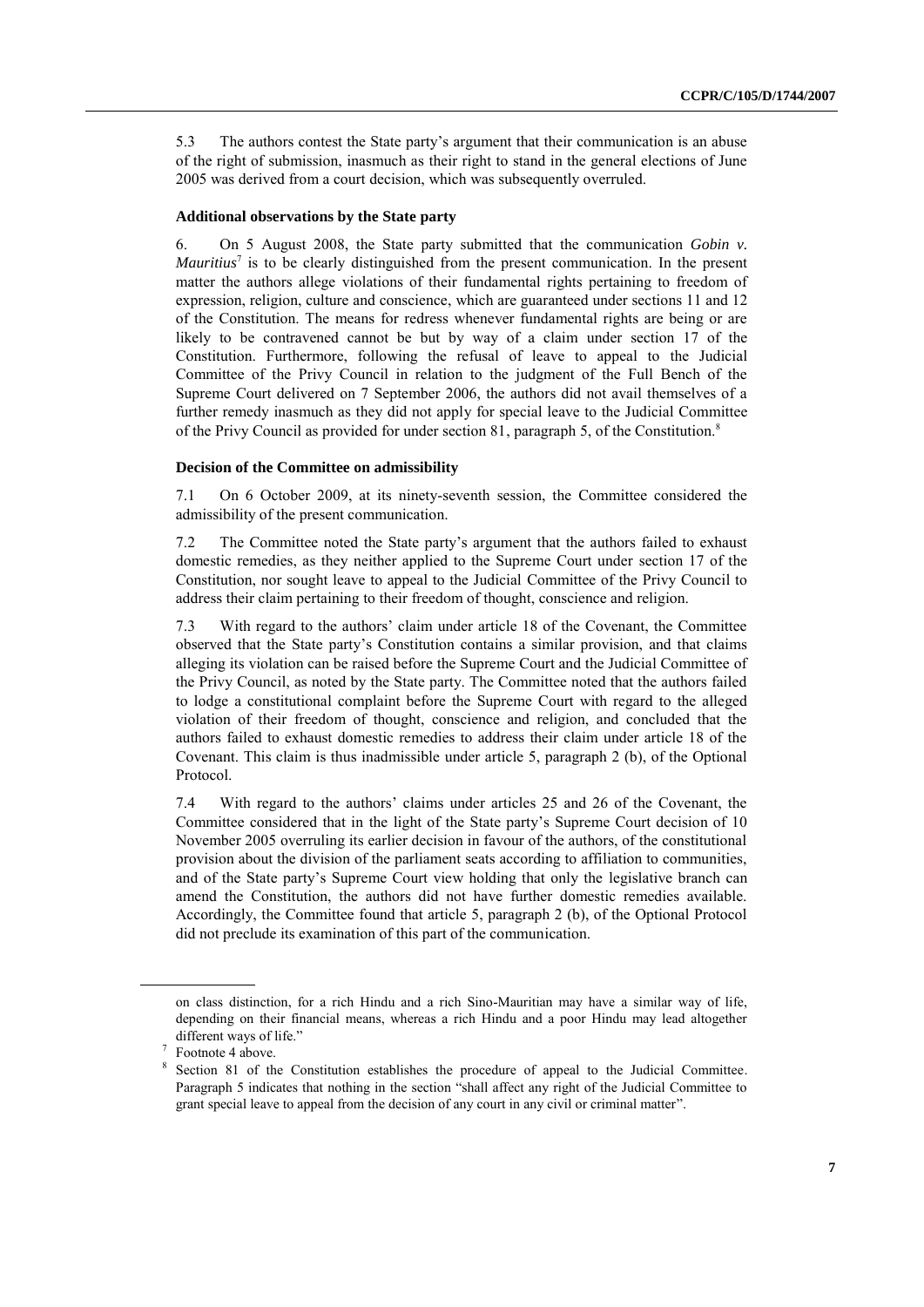7.5 With regard to the State party's claim that the communication is incompatible with the provisions of the Covenant, the Committee recalled that the Optional Protocol provides for a procedure under which individuals can claim that their rights set out in part III of the Covenant, article 6 to 27 inclusive, have been violated. In the present communication, the authors allege violations of articles 25 and 26 of the Covenant. Insofar as the facts of the communication raise potential issues under these articles, the Committee considered the claims compatible *ratione materiae* with Covenant provisions and thus admissible.

7.6 The Committee further noted the State party's contention that the authors raised a hypothetical violation of articles 25 and 26 of the Covenant, as their rights were not infringed during the last general election and they were not candidates in any pending election. It also noted the authors' argument claiming that the Supreme Court decision of 10 November 2005, insisting on the requirement of community affiliation, would effectively bar them from running as candidates of forthcoming general elections. Considering the authors' effective participation in the parliamentary elections in 2005, the Committee noted that they had not substantiated any past violation of their rights protected under the Covenant. Nonetheless, considering the authors' refusal to include themselves in any of the community affiliations, the Committee concluded that in the light of the Supreme Court ruling of 10 November 2005, the authors were effectively precluded from participating in any future elections.<sup>9</sup> It considered that the authors had sufficiently substantiated, for purposes of admissibility, their status as victims and their claims under articles 25 and 26 of the Covenant. It therefore declared the communication admissible insofar as it raised issues under articles 25 and 26 of the Covenant.

#### **State party's observations on admissibility and merits**

8.1 On 3 May 2010, the State party submitted its observations on the admissibility and the merits. In accordance with rule 99, paragraph 4, of the Committee's rules of procedures, the State party requested that the admissibility be reviewed on the basis of its previous submissions on admissibility.

8.2 On the merits, the State party submits that, pursuant to paragraph 3 (1) of the First Schedule to the Constitution, there is a legal obligation on a candidate for general elections to declare his community and that the candidate's declaration does not merely serve to determine his own eventual eligibility but it is required for the purposes of determining the "appropriate community" in order to allocate the additional eight seats among the unreturned candidates. The authors, by refusing to declare their community, are impeding the democratic process provided for under the Constitution and preventing the Electoral Supervisory Commission from performing its duty.

8.3 With regard to the concept of "way of life", the State party argues that constitutions are bound to be broad and that it is clear from paragraph  $3$  (4) of the First Schedule<sup>10</sup> that the General Population community was meant to be a residual category comprising those who are neither Hindu, Muslim or Sino-Mauritian. The State party submits that, in the circumstances that the mandatory nature of the declaration as to a candidate's community was to be understood as a restriction on a candidate's right to stand for elections, this restriction is justifiable based on objective and reasonable criteria<sup>11</sup> and is neither arbitrary nor discriminatory. Therefore, neither article 25 nor 26 of the Covenant are violated.

<sup>9</sup> See communication No. 488/1992, *Toonen* v. *Australia*, Views adopted on 31 March 1994, para. 5.1.

<sup>&</sup>lt;sup>10</sup> See footnote [1.](#page-2-0)

<sup>&</sup>lt;sup>11</sup> General comment No. 25, para. 15.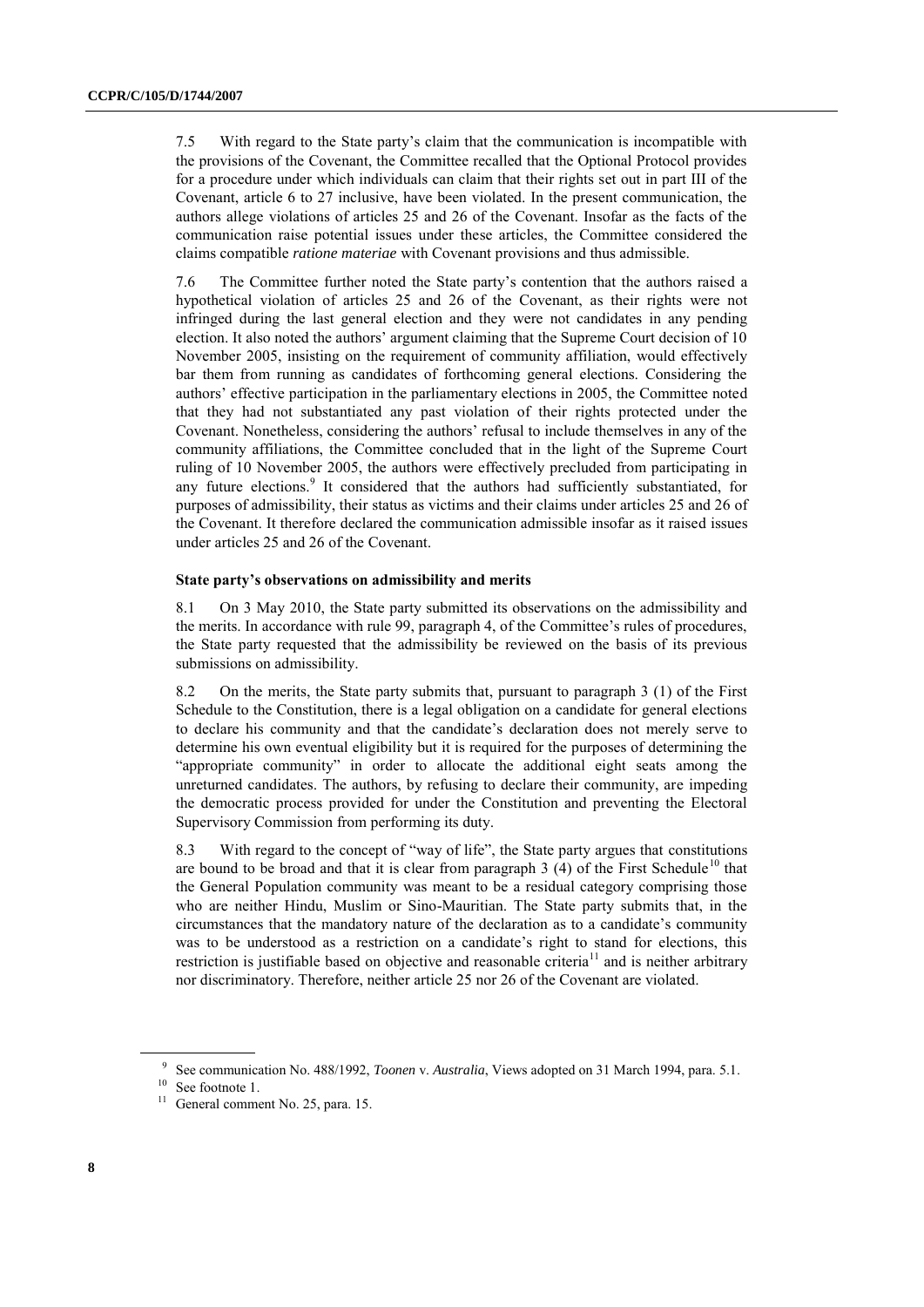#### **Authors' comments on the State party's observations**

9.1 On 15 June 2010, the authors informed the Committee that general elections for the National Assembly were held on 5 May 2010. The authors' political party, Rezistans ek Alternativ, contracted an alliance, which was named Platform Pou Enn Nouvo Konstitisyon: Sitwayennte, Egalite ek Ekolozi (PNK). A total of 60 candidates of the PNK did not declare their community in accordance with the provisions of paragraph 3 (4) of the First Schedule of the Constitution and their nomination papers were declared invalid. According to the figures published by the Electoral Supervisory Commission, out of 545 candidatures, 104 were declared invalid for lack of community declaration.

9.2 On 21 April 2010, the authors and other candidates of the PNK, as well as other citizens whose candidatures had been declared invalid, filed an application to the Supreme Court requesting that their names be inserted into the lists of candidates for the general election. On 30 April 2010, the Supreme Court in its judgement *Dany Sylvie Marie and others* v. *The Electoral Commissioner and others* (SCR 104032) dismissed the application on the ground that it was bound by the decision of the Full Bench of the Supreme Court dated 10 November 2005 in the Narrain case. Nevertheless, the single judge held that section 1 of the Constitution is the most authoritative provision of the Constitution and therefore all provisions of the Constitution must comply with section 1, which includes the right to stand as a candidate. This right should have precedence over the right to the allocation of best-loser seats, which is a protection afforded to minorities in the First Schedule. The judge endorsed the reasoning of Judge Balancy in *Narrain and others* v. *The Electoral Commissioner and others* of 2005 (SCJ 159), that disqualifying an otherwise qualified person from standing as a candidate on the sole ground that he failed to declare his community imposed an unreasonable and unjustifiable restriction on his fundamental right.

9.3 Regarding the State party's observations on merits, the authors strongly object to the accusation that by refusing to declare their community they have deliberately impeded the democratic process and prevented the Electoral Supervisory Commission from performing its constitutional duty.

9.4 The authors comment on the State party's observation that the candidate's declaration as to community does not merely serve to determine the candidate's own eventual eligibility but is also required for the purposes of determining the "appropriate community" in order to allocate the eight additional seats among the unreturned candidates (Best Loser System). They claim that the provision of the eight additional seats has not always been fulfilled. In 1982, 1991 and 1995, only four out of the eight nominations could be made and in 2010, the mechanism could only fill seven seats.

9.5 The authors submit that they do not dispute the constitutional status of the Best Loser System and that the system was devised to provide a balanced communal or ethnic representation in Parliament. However, they dispute that the criterion of classification "way of life" has any objective significance and that the system rests on population figures of 1972. Therefore, the authors submit that the system no longer fulfils its declared objective and is thus no longer vital to democracy.

9.6 With regard to the alleged violation of article 25 of the Covenant, the authors recall the Committee's general comment No. 25 and reiterate that their disqualification to stand as candidates because of their failure to comply with an ethnic-based classification is neither objective nor reasonable.

9.7 As regards the alleged violation of article 26, the authors contend that their refusal to participate in a supplemental election system of the nomination of eight members cannot democratically justify their exclusion from the main electoral process. As a result, the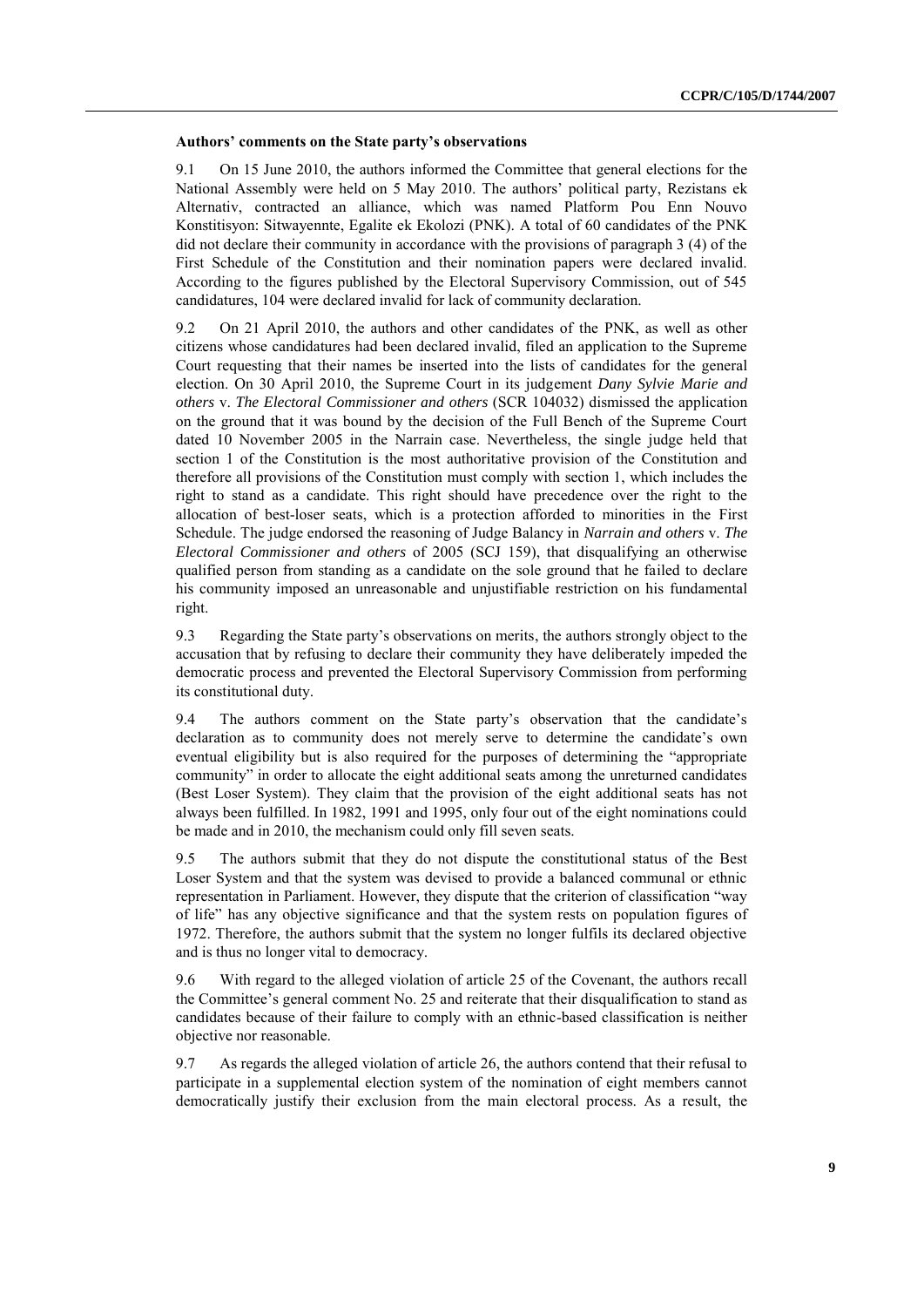authors consider that they are being discriminated against because of their opinion, political or otherwise, in not classifying themselves under one of the four ethnic-based categories.

9.8 In view of the preceding comments, the authors find no justification in the State party's invitation that the Committee review its decision on admissibility.

#### **The parties' further observations**

10. On 11 October 2010, the State party submitted further observations and informed the Committee that the authors and other parties had, on 23 June 2010, applied to the Judicial Committee of the Privy Council for permission to appeal the Supreme Court judgment of 30 April 2010. This decision remains pending.

11. On 24 February 2011, the authors submitted further comments and confirmed that the authors and other candidates whose candidatures had been declared invalid applied to the Judicial Committee of the Privy Council for special leave to appeal against the Supreme Court decision *Dany Sylvie Marie and others* v. *The Electoral Commissioner and others* (SCR 104032). They submit that this matter is different from the communication submitted to the Committee, albeit dealing with the same substantial issue, i.e. the right of a Mauritian to stand as a candidate at general elections without having to submit to the requirement for communal classification. The matter is different inasmuch as the parties are different; the cause of action is different, the one before the Committee originates from the 2005 general elections, while the one pending before the Privy Council stems from the 2010 general elections; the communication before the Committee invokes violations of the Covenant, in particular article 25, which provisions are not expressly provided for under the Constitution and therefore not enforceable by national courts. The authors argue that a recurrence of a violation of the provisions of the Covenant during the general elections of 2010 while the authors' communication was still under consideration by the Committee cannot invalidate the procedure which results from the previous violation during the 2005 general elections, even though domestic remedies are available to dispute the recurring violation.

12. On 14 June 2011, the State party submitted further observations on the authors' comments of 24 February 2011. It states that its observations of 11 October 2010 were purely factual and that the authors' allegation that it acted in "bad faith" is unwarranted. The State party notes that the authors admit that the present communication before the Committee deals with the same substantial issue as the one before the Judicial Committee of the Privy Council, irrespective of the different rights alleged to be infringed before the Committee and the Judicial Committee of the Privy Council.

13. On 31 January 2012, the authors informed the Committee that the Judicial Committee of the Privy Council had delivered its judgment in the matter of *Dany Sylvie Marie and others* v. *The Electoral Commissioner and others*, on 20 December 2011. The Council held that procedurally it had no jurisdiction to determine the matter and therefore refused the application for special leave. In the light of this pronouncement the authors contend that an aggrieved citizen whose candidature is refused for want of the "community" declaration is at a loss as regards the availability of any effective domestic legal remedy which will enable him or her to seek redress in an effective manner, inasmuch as: (a) any judge called upon in future to determine a complaint following the rejection of a candidature shall be bound by the decision of the Full Bench in *Electoral Supervisory Commission* v. *The Hon. Attorney General* 2005 (SCJ 252); (b) the Judicial Committee of the Privy Council has held that the decision of such a judge is not subject to any appeal.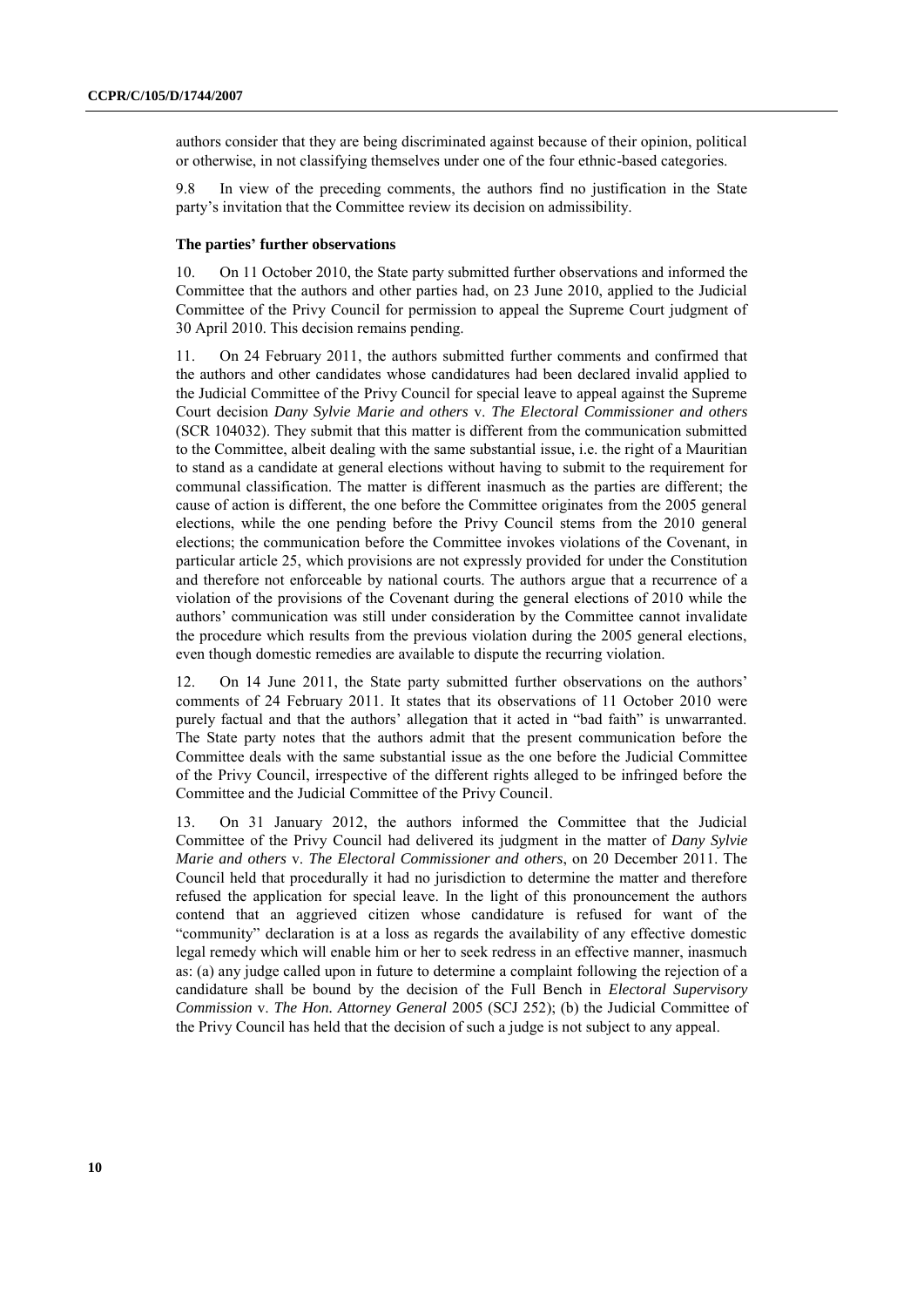#### **Issues and proceedings before the Committee**

#### *Review of the decision on admissibility*

14.1 The Committee takes note of the State party's request that, pursuant to article 99, paragraph 4, of its rules of procedure, it reconsider its admissibility decision of 6 October 2009 and find the communication inadmissible on the grounds that the authors have failed to exhaust domestic remedies, that the communication is incompatible with the provisions of the Covenant and that it constitutes an abuse of the right of submission. It further notes that the authors' and other parties' application to the Judicial Committee of the Privy Council remained pending at the time of the submission of its observations. It notes the authors' arguments claiming that the matter before the Judicial Committee of the Privy Council is different from their communication before the Committee, as the parties are different, the issue before the Committee originated from the 2005 general elections and not from the 2010 elections and the provisions of the Covenant are not enforceable by national courts. It also notes the State party's argument that despite the different rights invoked before the Committee and the Judicial Committee of the Privy Council, the cause of the violation appears to be the same, namely the requirement of communal classification. The Committee notes that the Supreme Court, in its decision of 30 April 2010, despite expressing some inclination to concur with the Supreme Court decision of 10 June 2005 in favor of the authors, rejected the authors' and other parties' application on the grounds that the court was bound to the conclusions of the Full Bench of the Supreme Court of 10 November 2005, which held that only the legislative branch can amend the Constitution.

14.2 The Committee further notes that in its judgement of 20 December 2011 the Judicial Committee of the Privy Council declared that it had no jurisdiction to determine the matter in the case of *Dany Sylvie Marie and others* v. *The Electoral Commissioner and others.* The Committee recalls its conclusion in its admissibility decision of 6 October 2009 and considers that the State party's observations or arguments do not lead to a reconsideration of the Committee's admissibility decision. Accordingly, the Committee reiterates that the communication is admissible, insofar as it raises issues under articles 25 and 26 of the Covenant, and proceeds to its examination on the merits.

#### *Consideration of merits*

15.1 The Human Rights Committee has considered the present communication in the light of all the information made available to it by the parties, as required under article 5, paragraph 1, of the Optional Protocol.

15.2 The Committee notes the authors' claim that they are unable to categorize themselves into any one of the four communities: Hindu, Muslim, Sino-Mauritian or General Population because the criterion "way of life", which serves as the basis for the classification, is vague and not defined by law. It also notes that, given the authors' unawareness of the criterion "way of life" under the First Schedule to the Constitution, they are unable to decide in which community they should classify themselves. It notes that the authors consider the imposition of classification for prospective candidates to constitute an unreasonable restriction on them. The Committee further takes note of the State party's explanation that the rationale behind the complex election system is to guarantee the representation of all ethnic communities. It also notes the State party's argument that a candidate may not voluntarily decline to make a declaration as to the community, since the candidate's declaration is required for the purposes of determining the "appropriate community" in order to allocate the additional eight seats among unreturned candidates.

15.3 The Committee observes that the right to stand for election is regulated in the Constitution and in the First Schedule to the Constitution, which contains provisions on the Best Loser System. It also notes that the First Schedule refers to the 1972 official census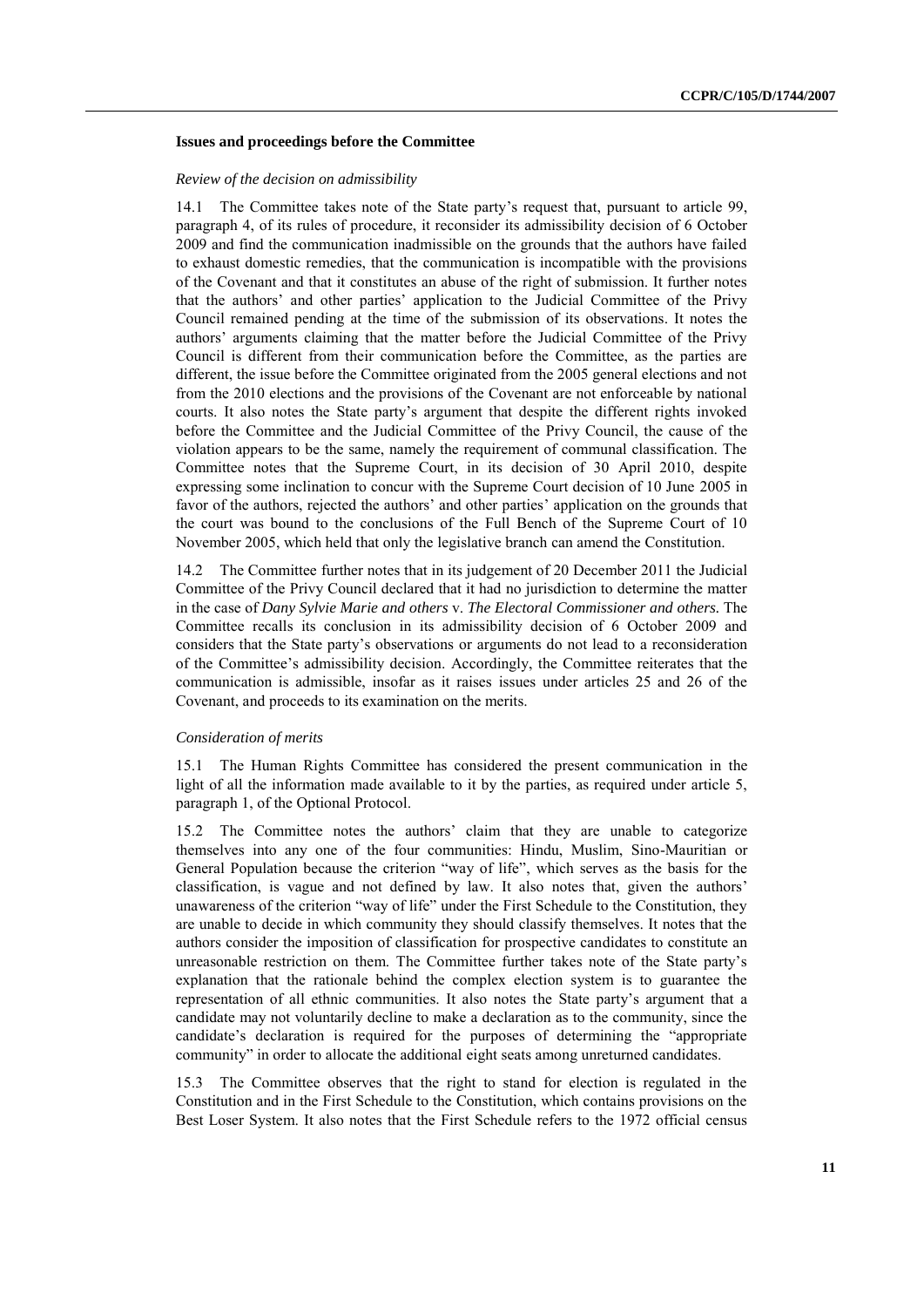regarding the number of members in the four communities. It also notes the information provided by the State party to the effect that the system was originally devised with a view to providing a balanced communal or ethnic representation in Parliament.

15.4 With regard to the alleged violation of the authors' right to stand for election, the Committee recalls its jurisprudence and general comment, namely that any conditions which apply to the exercise of the rights protected by article 25 should be based on objective and reasonable criteria.<sup>12</sup> Persons who are otherwise eligible to stand for election should not be excluded by unreasonable or discriminatory requirements such as education, residence or descent, or by reason of political affiliation.<sup>13</sup> Therefore, the Committee has to determine whether the mandatory requirement to declare a candidate's community affiliation is based on objective, reasonable criteria, which are neither arbitrary nor discriminatory.

15.5 The Committee observes that in the absence of any classification, a candidate is effectively barred from standing for general elections. It notes the State party's argument that the category General Population is the residual category comprising those who neither are Hindus, Muslims or Sino-Mauritians. According to the First Schedule to the Constitution, the additional eight seats under the Best Loser System are allocated giving regard to the "appropriate community", with reliance on population figures of the 1972 census. However, the Committee notes that community affiliation has not been the subject of a census since 1972. The Committee therefore finds, taking into account the State party's failure to provide an adequate justification in this regard and without expressing a view as to the appropriate form of the State party's or any other electoral system, that the continued maintenance of the requirement of mandatory classification of a candidate for general elections without the corresponding updated figures of the community affiliation of the population in general would appear to be arbitrary and therefore violates article 25 (b) of the Covenant.

15.6 In the light of this conclusion, the Committee decides not to examine the communication under article 26 of the Covenant.

16. The Human Rights Committee, acting under article 5, paragraph 4, of the Optional Protocol to the International Covenant on Civil and Political Rights, is of the view that the facts before it disclose a violation of the rights of the authors under article 25 (b) of the Covenant.

17. In accordance with article 2, paragraph 3 (a), of the Covenant, the State party is under an obligation to provide the authors with an effective remedy, including compensation in the form of reimbursement of any legal expenses incurred in the litigation of the case, to update the 1972 census with regard to community affiliation and to reconsider whether the community-based electoral system is still necessary. The State party is under an obligation to avoid similar violations in the future.

18. Bearing in mind that, by becoming a party to the Optional Protocol, the State party has recognized the competence of the Committee to determine whether there has been a violation of the Covenant or not and that, pursuant to article 2 of the Covenant, the State party has undertaken to ensure to all individuals within its territory or subject to its jurisdiction the rights recognized in the Covenant and to provide an effective and enforceable remedy in case a violation has been established, the Committee wishes to

<sup>12</sup> See communications No. 500/1992, *Debreczeny* v. *Netherlands*, Views adopted on 3 April 1995; No. 44/1979, *Pietraroia* v. *Uruguay*, Views adopted on 27 March 1981; general comment No. 25, para. 4.

<sup>&</sup>lt;sup>13</sup> General comment No. 25, para. 15.